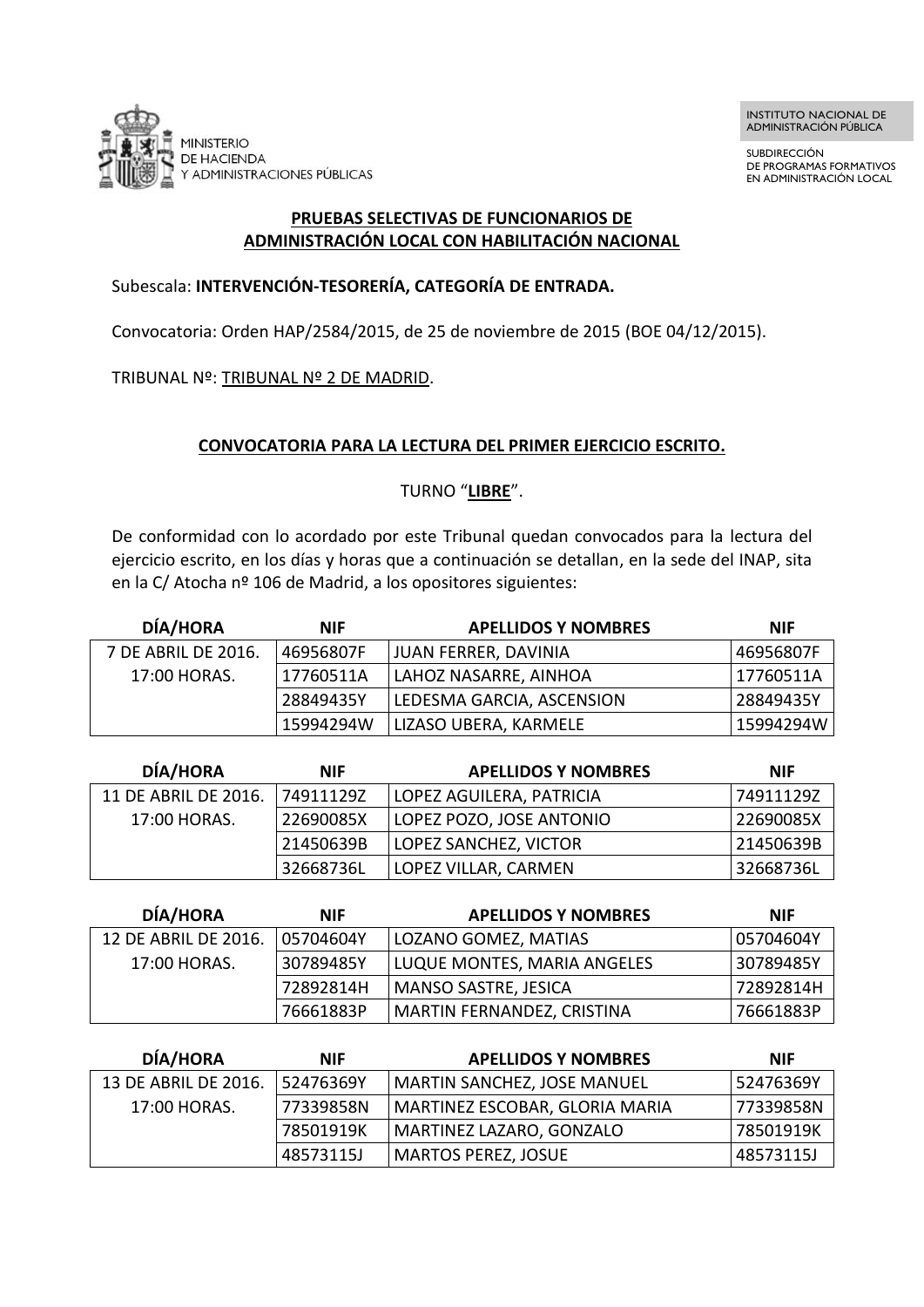

SUBDIRECCIÓN DE PROGRAMAS FORMATIVOS EN ADMINISTRACIÓN LOCAL

| <b>DÍA/HORA</b>      | <b>NIF</b> | <b>APELLIDOS Y NOMBRES</b>             | <b>NIF</b> |
|----------------------|------------|----------------------------------------|------------|
| 14 DE ABRIL DE 2016. | 09432160K  | MENDEZ MARTINEZ, FRANCISCO             | 09432160K  |
| 17:00 HORAS.         | 25187593V  | MESEGUER CALVO, ALEJANDRO JOSE         | 25187593V  |
|                      | 76578998S  | <b>MIGUEZ FUENTES, HORTENSIO DAVID</b> | 76578998S  |
|                      | 48869119F  | MOLERO FERNANDEZ, MARIA ANGELES        | 48869119F  |

| <b>DÍA/HORA</b>      | <b>NIF</b> | <b>APELLIDOS Y NOMBRES</b>        | <b>NIF</b> |
|----------------------|------------|-----------------------------------|------------|
| 18 DE ABRIL DE 2016. | 78072729B  | MORA MOSET, ROSA MARIA            | 78072729B  |
| 17:00 HORAS.         | 47470839N  | <b>MORATO VILLAR, LAURA</b>       | 47470839N  |
|                      | 73003527D  | MORENO IZAGA, RAQUEL              | 73003527D  |
|                      | 76653366R  | NAVAJAS DELGADO, MANUEL ALEJANDRO | 76653366R  |

| <b>DÍA/HORA</b>      | <b>NIF</b> | <b>APELLIDOS Y NOMBRES</b>      | <b>NIF</b> |
|----------------------|------------|---------------------------------|------------|
| 19 DE ABRIL DE 2016. | 51068438C  | NAVARRO HERAS, EMILIO           | 51068438C  |
| 17:00 HORAS.         | 45305631R  | OCHAGAVIA BUENO, MARIA          | 45305631R  |
|                      | 40979890P  | <b>OSSORIO FERNANDEZ, JULIA</b> | 40979890P  |
|                      | 05319226Q  | PALACIO SANCHEZ, GONZALO        | 05319226Q  |

| <b>DÍA/HORA</b>      | <b>NIF</b> | <b>APELLIDOS Y NOMBRES</b> | <b>NIF</b> |
|----------------------|------------|----------------------------|------------|
| 20 DE ABRIL DE 2016. | 11971592T  | PALAZUELO HERNANDEZ, ANA   | 11971592T  |
| 17:00 HORAS.         | 70823562F  | PASCUAL GARCIA, VANESA     | 70823562F  |
|                      | 73565755W  | PASTOR VERNIA, SALVADOR    | 73565755W  |
|                      | 71651585F  | PENA FERNANDEZ, SONIA      | 71651585F  |

| <b>DÍA/HORA</b>      | <b>NIF</b> | <b>APELLIDOS Y NOMBRES</b>    | <b>NIF</b> |
|----------------------|------------|-------------------------------|------------|
| 21 DE ABRIL DE 2016. | 14633217L  | PEÑALVER MEDINA, ROCIO        | 14633217L  |
| 17:00 HORAS.         | 26048370L  | PEREIRA BARAJAS, FRANCISCA    | 26048370L  |
|                      | 53373822E  | PEREZ SOLERA, SALVADOR ISAIAS | 53373822E  |
|                      | 32693321V  | PINILLA BAAMONDE, ISABEL      | 32693321V  |

| <b>DÍA/HORA</b>      | <b>NIF</b> | <b>APELLIDOS Y NOMBRES</b>  | <b>NIF</b> |
|----------------------|------------|-----------------------------|------------|
| 25 DE ABRIL DE 2016. | 44130461Q  | PLACERES DABAN, VENTURA     | 44130461Q  |
| 17:00 HORAS.         | 33537042Y  | POLIN NUÑEZ, ALFREDO        | 33537042Y  |
|                      | 48520943M  | POTO DE LA CAMARA, RAQUEL   | 48520943M  |
|                      | 50850989J  | <b>PRADO AMIL, DELIO DE</b> | 50850989J  |

| <b>DÍA/HORA</b>      | <b>NIF</b> | <b>APELLIDOS Y NOMBRES</b>    | <b>NIF</b> |
|----------------------|------------|-------------------------------|------------|
| 26 DE ABRIL DE 2016. | 47823212W  | <b>QUEROL QUEROL, MARIBEL</b> | 47823212W  |
| 17:00 HORAS.         | 71156177L  | RALIEGOS ALVAREZ, IRENE       | 71156177L  |
|                      | 34628000M  | <b>ROBLES GOMEZ, ANA</b>      | 34628000M  |
|                      | 17751722T  | RODRIGO VINUE, CARMEN         | 17751722T  |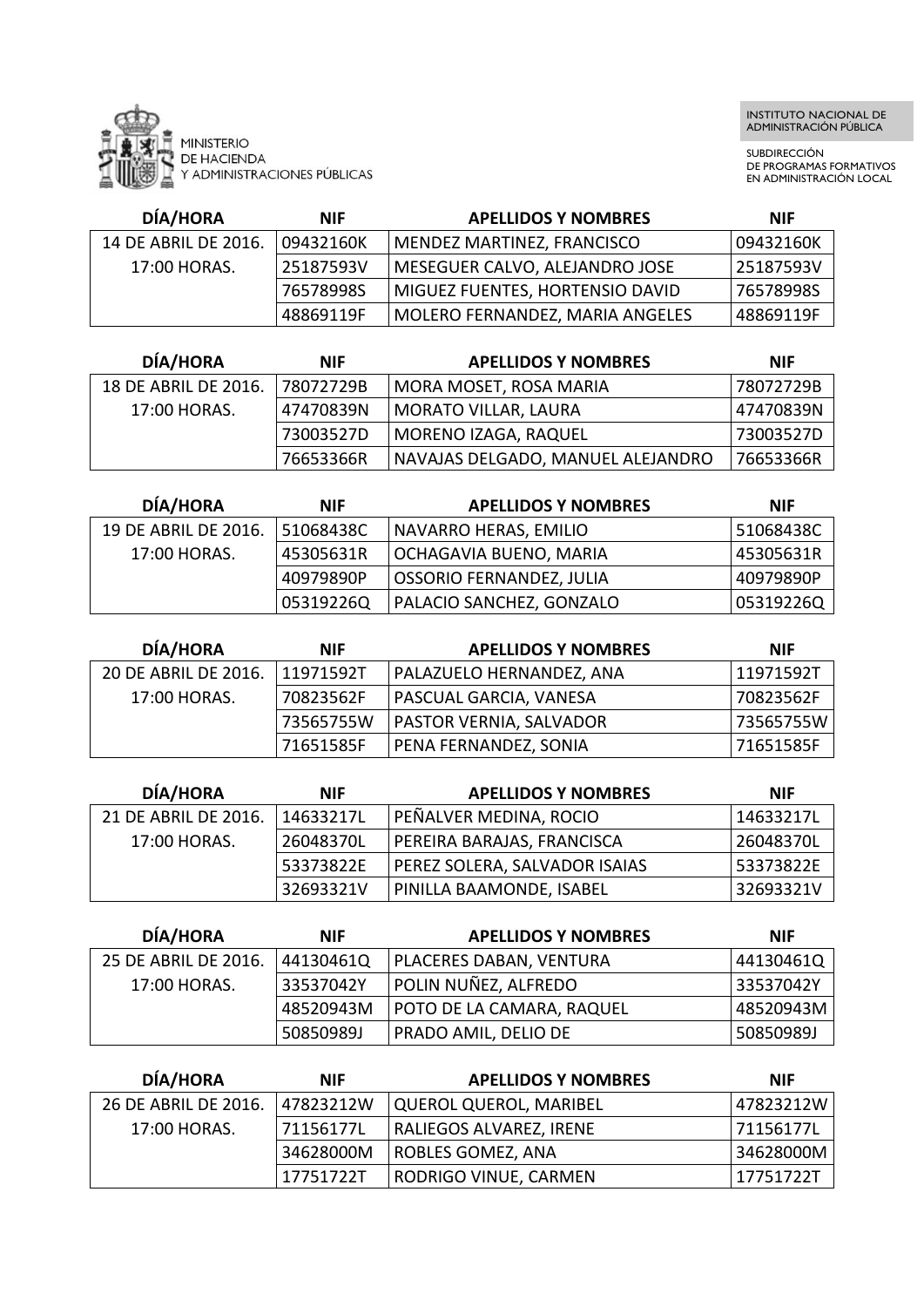

SUBDIRECCIÓN DE PROGRAMAS FORMATIVOS EN ADMINISTRACIÓN LOCAL

| <b>DÍA/HORA</b>      | <b>NIF</b> | <b>APELLIDOS Y NOMBRES</b>      | <b>NIF</b> |
|----------------------|------------|---------------------------------|------------|
| 27 DE ABRIL DE 2016. | 71226002Q  | RODRIGUEZ FELGUERA, DAVID       | 71226002Q  |
| 17:00 HORAS.         | 45742845P  | RODRIGUEZ OSUNA, MARIA MERCEDES | 45742845P  |
|                      | 48383143K  | RODRIGUEZ RUBIO, BELEN          | 48383143K  |
|                      | 53024566K  | ROLDAN TORRES, EVA MARIA        | 53024566K  |

| <b>DÍA/HORA</b>      | <b>NIF</b> | <b>APELLIDOS Y NOMBRES</b>        | <b>NIF</b> |
|----------------------|------------|-----------------------------------|------------|
| 28 DE ABRIL DE 2016. | 46880534W  | <b>ROMERO MARTOS, MARIA ELENA</b> | 46880534W  |
| 17:00 HORAS.         | 35116384F  | RUIZ ORDOÑEZ, LIDIA               | 35116384F  |
|                      | 77341614C  | <b>SAEZ LOPEZ, BLANCA LUZ</b>     | 77341614C  |
|                      | 50548367W  | SAIZ UTANDA, MARIA TERESA         | 50548367W  |

| <b>DÍA/HORA</b>    | <b>NIF</b> | <b>APELLIDOS Y NOMBRES</b>       | <b>NIF</b>  |
|--------------------|------------|----------------------------------|-------------|
| 3 DE MAYO DE 2016. | 35596988A  | SALVADOR COMPANY, ENRIQUE        | l 35596988A |
| 17:00 HORAS.       | 00414308D  | SAN ROMAN CALDERON, ANTONIA      | 00414308D   |
|                    | 05702443F  | SANCHEZ MOLERO SANTOS, JOSE LUIS | 05702443F   |
|                    | 47713931V  | SEGARRA GUTIERREZ, LAIA          | 47713931V   |

| <b>DÍA/HORA</b>    | <b>NIF</b> | <b>APELLIDOS Y NOMBRES</b>         | <b>NIF</b> |
|--------------------|------------|------------------------------------|------------|
| 4 DE MAYO DE 2016. | 52881331F  | SEVILLA DEL AMO, LAURA             | 52881331F  |
| 17:00 HORAS.       | X6230560K  | SILAS , SIMONA MARIA               | X6230560K  |
|                    | 77132823T  | SOLANAS BORNIQUEL, JOSE ALBERTO    | 77132823T  |
|                    | 50888004K  | <b>SUAREZ OTERO, VICTOR MANUEL</b> | 50888004K  |

| <b>DÍA/HORA</b>    | <b>NIF</b> | <b>APELLIDOS Y NOMBRES</b>       | <b>NIF</b> |
|--------------------|------------|----------------------------------|------------|
| 5 DE MAYO DE 2016. | 18026106V  | TENA CASABON, MARIA CARMEN       | 18026106V  |
| 17:00 HORAS.       | 53740486C  | TORRES CASALS, MARIA LUISA       | 53740486C  |
|                    | 44787165R  | <b>TORRES NOGALES, JUAN JOSE</b> | 44787165R  |
|                    | 04623806R  | TRIBALDOS MARTINEZ, SUCESO       | 04623806R  |

| DÍA/HORA           | <b>NIF</b> | <b>APELLIDOS Y NOMBRES</b> | <b>NIF</b> |
|--------------------|------------|----------------------------|------------|
| 9 DE MAYO DE 2016. | 53453427R  | VALENTIN MENCIA, AROA      | 53453427R  |
| 17:00 HORAS.       | 80093476R  | VARA SOLANA, FELIPE        | 80093476R  |
|                    | 26759316N  | VAZQUEZ CERDA, BENJAMIN    | 26759316N  |
|                    | 53163920H  | VEIGA SIERRA, DAVID        | 53163920H  |

| <b>DÍA/HORA</b>     | <b>NIF</b> | <b>APELLIDOS Y NOMBRES</b>     | <b>NIF</b> |
|---------------------|------------|--------------------------------|------------|
| 10 DE MAYO DE 2016. | 20846079Y  | <b>VELARDE MATOSES, JESUS</b>  | 20846079Y  |
| 17:00 HORAS.        | 09804308Y  | VICENTE ALVAREZ, SUSANA        | 09804308Y  |
|                     | 44808267N  | <b>I YAÑEZ CRIBEIRO, MARTA</b> | 44808267N  |
|                     | 03147333J  | ALVAREZ INES, JOSE MARIA       | 03147333J  |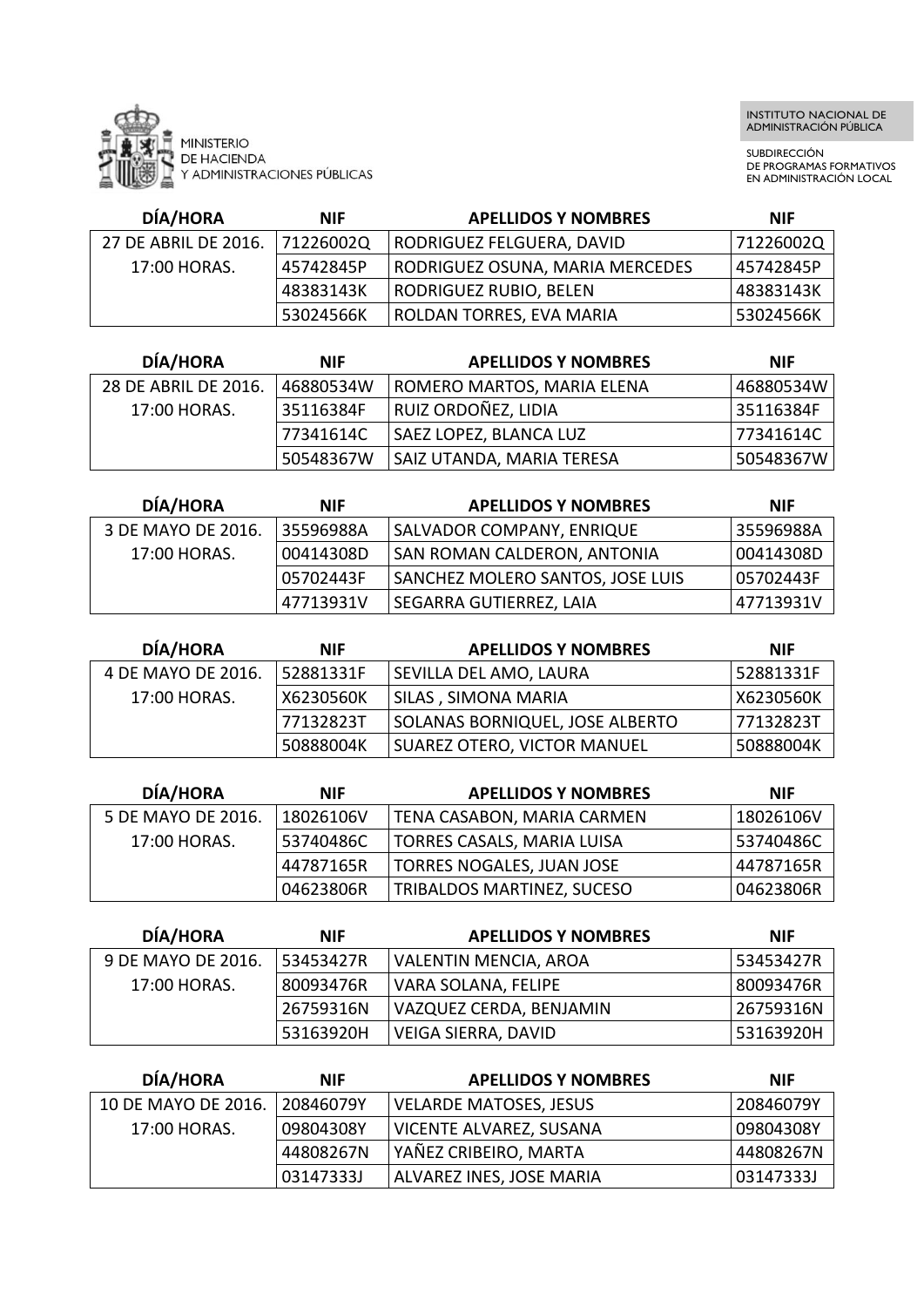

SUBDIRECCIÓN DE PROGRAMAS FORMATIVOS EN ADMINISTRACIÓN LOCAL

| <b>DÍA/HORA</b>     | <b>NIF</b> | <b>APELLIDOS Y NOMBRES</b>      | <b>NIF</b> |
|---------------------|------------|---------------------------------|------------|
| 11 DE MAYO DE 2016. | 20484373K  | ANTON BARRERA, PABLO            | 20484373K  |
| 17:00 HORAS.        | 36173853M  | 'ARAGUNDE ARPPE, DAVID          | 36173853M  |
|                     | 45546904G  | ARBO MARCO, CARLES              | 45546904G  |
|                     | 70898998A  | <b>ARMENTEROS CUESTA, JORGE</b> | 70898998A  |

| DÍA/HORA            | <b>NIF</b> | <b>APELLIDOS Y NOMBRES</b>         | <b>NIF</b> |
|---------------------|------------|------------------------------------|------------|
| 12 DE MAYO DE 2016. | 21003609D  | <b>BALLESTER PLA, MARC</b>         | 21003609D  |
| 17:00 HORAS.        | 34846813L  | <b>BAQUERO TENES, MARIA NIEVES</b> | 34846813L  |
|                     | 71036796P  | <b>BARRIOS RAMOS, BEATRIZ</b>      | 71036796P  |
|                     | 49034095G  | BEJAR ALONSO, ESTHER MARIA         | 49034095G  |

| <b>DÍA/HORA</b>     | <b>NIF</b> | <b>APELLIDOS Y NOMBRES</b>         | <b>NIF</b>  |
|---------------------|------------|------------------------------------|-------------|
| 17 DE MAYO DE 2016. | 30968064J  | BENITO DE LA GUERRA, ELENA MARIA   | 30968064J   |
| 17:00 HORAS.        | 15441282W  | BERNAL CRUZ, MARIA DOLORES ANGELES | 15441282W   |
|                     | 39925329C  | BRUFAU COCHS, MARC                 | 39925329C   |
|                     | 15451259C  | <b>BURGOS MERIDA, ANA BELEN</b>    | l 15451259C |

| <b>DÍA/HORA</b>     | <b>NIF</b> | <b>APELLIDOS Y NOMBRES</b>            | <b>NIF</b>  |
|---------------------|------------|---------------------------------------|-------------|
| 18 DE MAYO DE 2016. | 23792189T  | CABRERA GALVEZ, GERONIMO MANUEL       | 23792189T   |
| 17:00 HORAS.        | 31001401T  | CANO LOPEZ, CARMEN MARIA              | 31001401T   |
|                     | 26496630D  | CASADO HERNANDEZ, MARIA               | 26496630D   |
|                     | 76943148Y  | CASTELEIRO RODRIGUEZ, MARIA DEL PILAR | l 76943148Y |

| <b>DÍA/HORA</b>     | <b>NIF</b> | <b>APELLIDOS Y NOMBRES</b>                | <b>NIF</b> |
|---------------------|------------|-------------------------------------------|------------|
| 19 DE MAYO DE 2016. | 126750429A | CASTILLO RUIZ, MARIA VICENTA              | 26750429A  |
| 17:00 HORAS.        | 42177031E  | <b>CORDOBES SANCHEZ, MARIA NIEVES LUZ</b> | 42177031E  |
|                     | 03456620L  | CRIADO GOMEZ, BERTA MARIA                 | 03456620L  |
|                     | 48444508E  | CUENCA VALENCIA, JUANA MARIA              | 48444508E  |

| <b>DÍA/HORA</b>     | <b>NIF</b> | <b>APELLIDOS Y NOMBRES</b>     | <b>NIF</b> |
|---------------------|------------|--------------------------------|------------|
| 23 DE MAYO DE 2016. | 44319568V  | DIAZ IGLESIAS, BELEN           | 44319568V  |
| 17:00 HORAS.        | 07540830G  | DURO SERRANO, AIDA MARIA       | 07540830G  |
|                     | 09056227T  | <b>ESCARCENA MUÑOZ, CARMEN</b> | 09056227T  |
|                     | 50311985Z  | ESTEBAN DEL CASTILLO, ALBERTO  | 50311985Z  |

| <b>DÍA/HORA</b>     | <b>NIF</b> | <b>APELLIDOS Y NOMBRES</b>        | <b>NIF</b> |
|---------------------|------------|-----------------------------------|------------|
| 24 DE MAYO DE 2016. | 70419006K  | EZCURRA ATAYDE, MARIA PILAR       | 70419006K  |
| 17:00 HORAS.        | 77627973Y  | FERNANDEZ CRUZ, MARGARITA         | 77627973Y  |
|                     | 29607044H  | FERNANDEZ GONZALEZ, BELLA         | 29607044H  |
|                     | 09763219H  | <b>FERNANDEZ SUAREZ, CRISTINA</b> | 09763219H  |